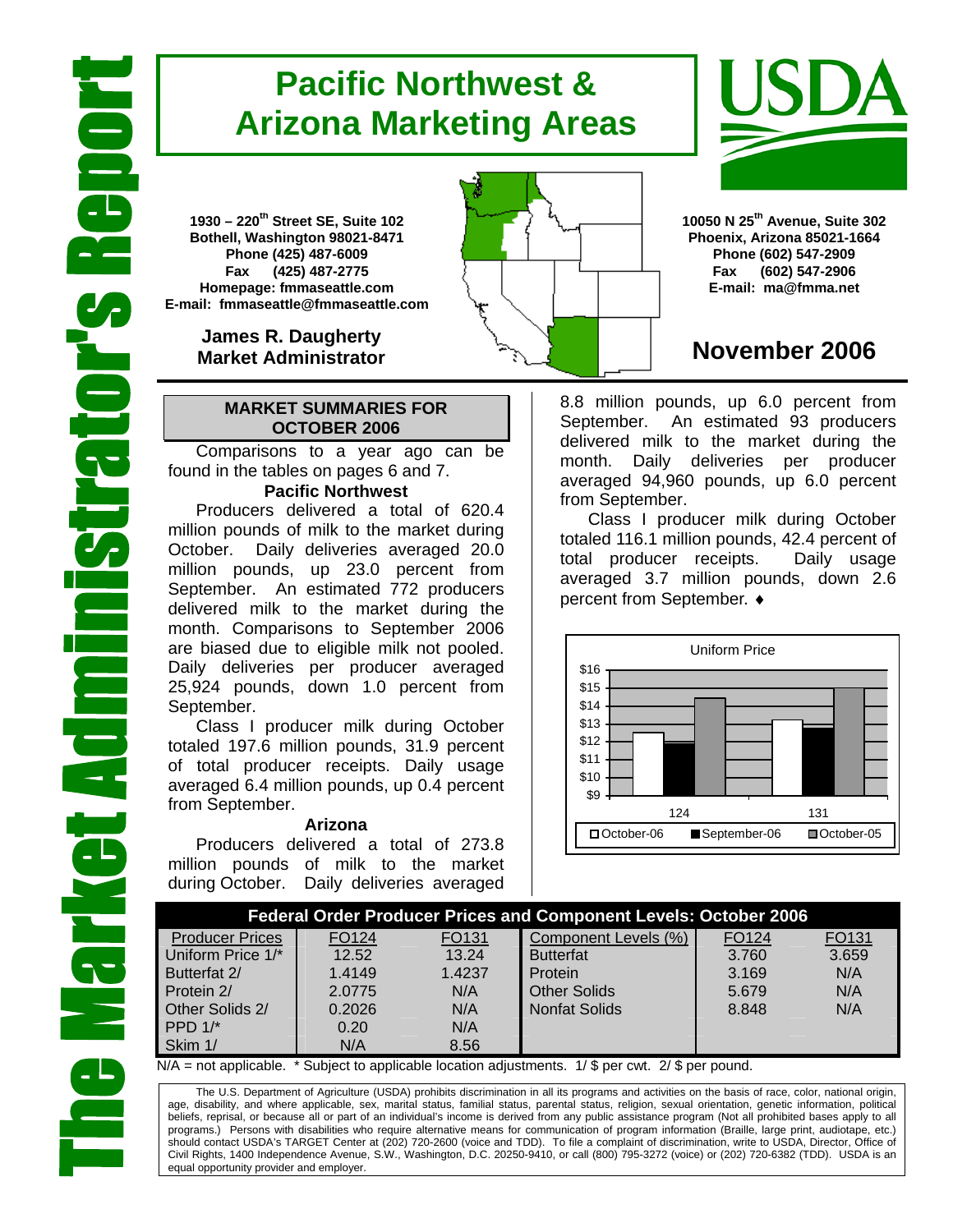#### **OCTOBER 2006 CLASS PRICES**

October 2006 non-advanced Class Prices were calculated using NASS commodity price surveys from September 30, October 7, 14, 21, and 28, 2006. Component prices for the month are \$2.0775 per pound of protein, \$1.4149 per pound of butterfat, \$0.2026 per pound of other solids, and \$0.7551 per pound of nonfat solids.

 October 2006 Class III and IV prices at 3.5% butterfat are \$12.32 and \$11.51 per hundredweight, respectively. The October Class III price compared to September is up \$0.03. The Class III price is \$2.03 lower than October 2005. The Class III price at 3.67% butterfat is \$2.65 above the support price of \$9.90 at 3.67% butterfat.

Class II butterfat was announced at \$1.4219 per pound. Class I skim and butterfat and Class II skim prices for October 2006 were announced on September 22, 2006. The Class II price at 3.5% butterfat is \$11.79 for October 2006.

| <b>FINAL: NASS COMMODITY PRICES</b> |           |          |            |  |  |  |  |
|-------------------------------------|-----------|----------|------------|--|--|--|--|
|                                     | September | October  | Change     |  |  |  |  |
| Cheese*                             | \$1.2912  | \$1.2721 | $-$0.0191$ |  |  |  |  |
| <b>Butter</b>                       | \$1.2976  | \$1.2941 | $-$0.0035$ |  |  |  |  |
| Nonfat Dry Milk                     | \$0.8537  | \$0.9027 | \$0.0490   |  |  |  |  |
| Whey                                | \$0.3191  | \$0.3557 | \$0.0366   |  |  |  |  |

\* The weighted average of barrels plus 3 cents and blocks.

**Current Commodity Prices - - The NASS survey** of cheddar cheese prices showed a net increase in price received for 40-pound blocks and 500-pound barrels. The survey of 40-pound blocks showed a net increase of 0.68 cent between the October 14 and the November 11 surveys, to \$1.2532 per pound. The survey of 500-pound barrels (**adjusted to 38% moisture**) showed a net increase of 1.93 cents to \$1.2874 per pound.

The NASS butter price showed a net decrease of 2.61 cents between the weeks ending October 14 and November 11 from \$1.2903 per pound to \$1.2642 per pound.

The NASS nonfat dry milk showed an increase of 8.49 cents since mid-October to \$0.9788 per pound. The average price for NASS whey showed a net increase of 3.03 cents since mid-October to \$0.3825 per pound. ♦

#### **DECEMBER'S CLASS I PRICE ANNOUNCEMENT**

 On November 17, the December 2006 Class I price was announced at \$14.33 for the Pacific Northwest Order and \$14.78 for the Arizona Order. The Class I price was calculated using NASS commodity price surveys from the weeks of November 4 and 11.

 The December Class III and IV advance skim prices are \$7.89 and \$7.39 per hundredweight, respectively. The butterfat portion of the Class I mover decreased 2.34 cents from \$1.4004 to \$1.3770 per pound.

 The December 2006 Class II skim and nonfat solids prices were also announced on November 17. The skim price is \$8.09 per hundredweight, and the nonfat solids price is \$0.8989 per pound for all Federal orders. ♦

| <b>ADVANCED: NASS COMMODITY PRICES FOR</b><br><b>CLASS I PRICE CALCULATIONS</b>      |          |          |            |  |  |  |
|--------------------------------------------------------------------------------------|----------|----------|------------|--|--|--|
|                                                                                      | November | December | Change     |  |  |  |
| Cheese*                                                                              | \$1.2846 | \$1.2745 | $-$0.0101$ |  |  |  |
| <b>Butter</b>                                                                        | \$1.2820 | \$1.2625 | $-$0.0195$ |  |  |  |
| Nonfat Dry Milk                                                                      | \$0.8891 | \$0.9691 | \$0.0800   |  |  |  |
| Whey                                                                                 | \$0.3500 | \$0.3740 | \$0.0240   |  |  |  |
| $\ast$ The constants described as a flower book of the constants of the distribution |          |          |            |  |  |  |

The weighted average of barrels plus 3 cents and blocks.

#### **USDA ANNOUNCES INTERIM FINAL RULE TO AMEND THE APPALACHIAN AND SOUTHEAST MILK MARKETING ORDERS**

On October 25, 2006, the U.S. Department of Agriculture issued an interim final rule amending current provisions of the Appalachian and Southeast milk marketing orders. The interim final rule was approved by Appalachian and Southeast dairy farmers.

This interim final rule amends certain features of the transportation credit provisions of the Appalachian and Southeast Federal milk marketing orders. The amendments include: 1) Establishing a mileage rate factor using a fuel cost adjustor used in the transportation credit provisions of both orders; 2) Increasing the maximum transportation credit assessment rate for both orders; and 3) Establishing a zero diversion limit standard on loads of milk requesting transportation credits.

These amendments will more adequately provide additional revenue to pay for transporting milk to the Appalachian and Southeast milk marketing areas.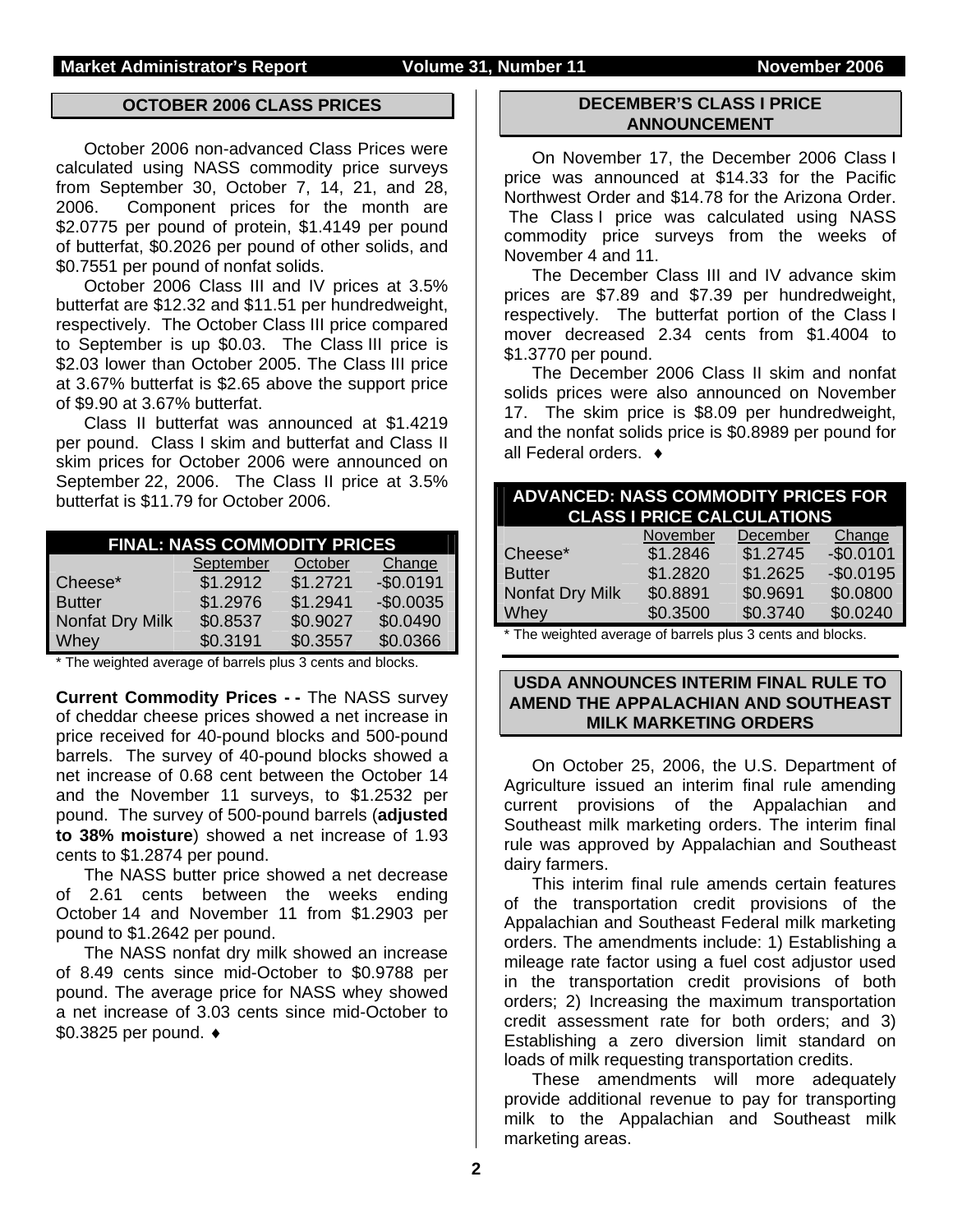#### **Market Administrator's Report Colume 31, Number 11 Colume 31, Number 2006**

The interim final rule appeared in the October 25<sup>th</sup> Federal Register. These interim amendments to the orders will become effective on December 1. Public comments on the tentative partial decision published on September 13, 2006, were due on November 13, 2006.

For additional information about the decision contact:

Appalachian: Harold H. Friedly USDA/AMS/Dairy Programs P.O. Box 18030, Louisville, KY 40261-0030 Tel. (502) 499-0040 e-mail: friedly@malouisville.com

Southeast: Sue L. Mosley USDA/AMS/Dairy Programs P.O. Box 491778, Lawrenceville, GA 30049 Tel. (770) 682-2501 e-mail: smosley@fmmatlanta.com ♦

### **USDA ANNOUNCES FINAL RULE TO AMEND UPPER MIDWEST MILK ORDER**

On October 30, 2006, the U. S. Department of Agriculture announced a final rule that permanently adopts amendments to the pooling provisions of the Upper Midwest milk marketing order. This rule is based on testimony and evidence given at a public hearing held in Bloomington, Minnesota, August 16-19, 2004.

 The permanently adopted amendments: establish a limit on the volume of milk a handler may pool during the months of April through February to 125 percent of the volume of milk pooled in the prior month; establish a limit on the volume of milk a handler may pool during the month of March to 135 percent of the volume of milk pooled in the prior month; and allow the market administrator to increase the maximum administrative assessment up to 8 cents per hundredweight on all pooled milk if necessary to maintain the required fund reserves.

These amendments will assist in identifying the milk of those producers who regularly and consistently service the fluid needs of the market and subsequently have all of their milk pooled and priced under the order.

A majority of producers pooled on the Upper Midwest order approved these amendments which become effective December 1, 2006. The final rule appeared in the October 30<sup>th</sup> Federal Register.

For additional information about the decision contact:

H. Paul Kyburz, Market Administrator USDA/AMS/Dairy Programs Suite 210 4570 West 77<sup>th</sup> Street Minneapolis, MN 55435-5037 Tel. (952) 831-5292 e-mail: pkyburz@fmma30.com ♦

### **USDA ANNOUNCES FINAL RULE TO AMEND CENTRAL MILK ORDER**

On October 30, 2006, the U. S. Department of Agriculture announced a final rule to permanently adopt amendments to the pooling provisions of the Central milk marketing order. This decision is based on testimony and evidence given at a public hearing held at Kansas City, Missouri, December 6- 8, 2004.

The adopted amendments increase supply plant performance standards, amend features of the "touch-base" provision, amend certain features of the "split plant" provision and decrease the diversion limit standards of the order. The decision also adopts a proposal that limits the volume of milk a handler can pool in a month to 125 percent of the total volume of milk pooled in the previous month.

These amendments will assist in identifying the milk of those producers who regularly and consistently service the fluid needs of the market and subsequently have all of their milk pooled and priced under the order.

More than the required number of producers for the Central marketing order approved the final order amendments which become effective December 1, 2006. The final rule appeared in the October 30<sup>th</sup> Federal Register.

For additional information about the decision contact:

Robert E. Vander Linden, Market Administrator USDA/AMS/Dairy Programs P.O. Box 14650 Shawnee Mission, KS 66285-4650 Tel. (913) 495-9300

email: market.administrator@fmmacentral.com ♦

# **USDA ANNOUNCES FINAL RULE TO AMEND**

**MIDEAST MILK ORDER** On October 30, 2006, the U. S. Department of Agriculture announced a final rule that permanently adopts amendments to the pooling provisions of

the Mideast milk marketing order. These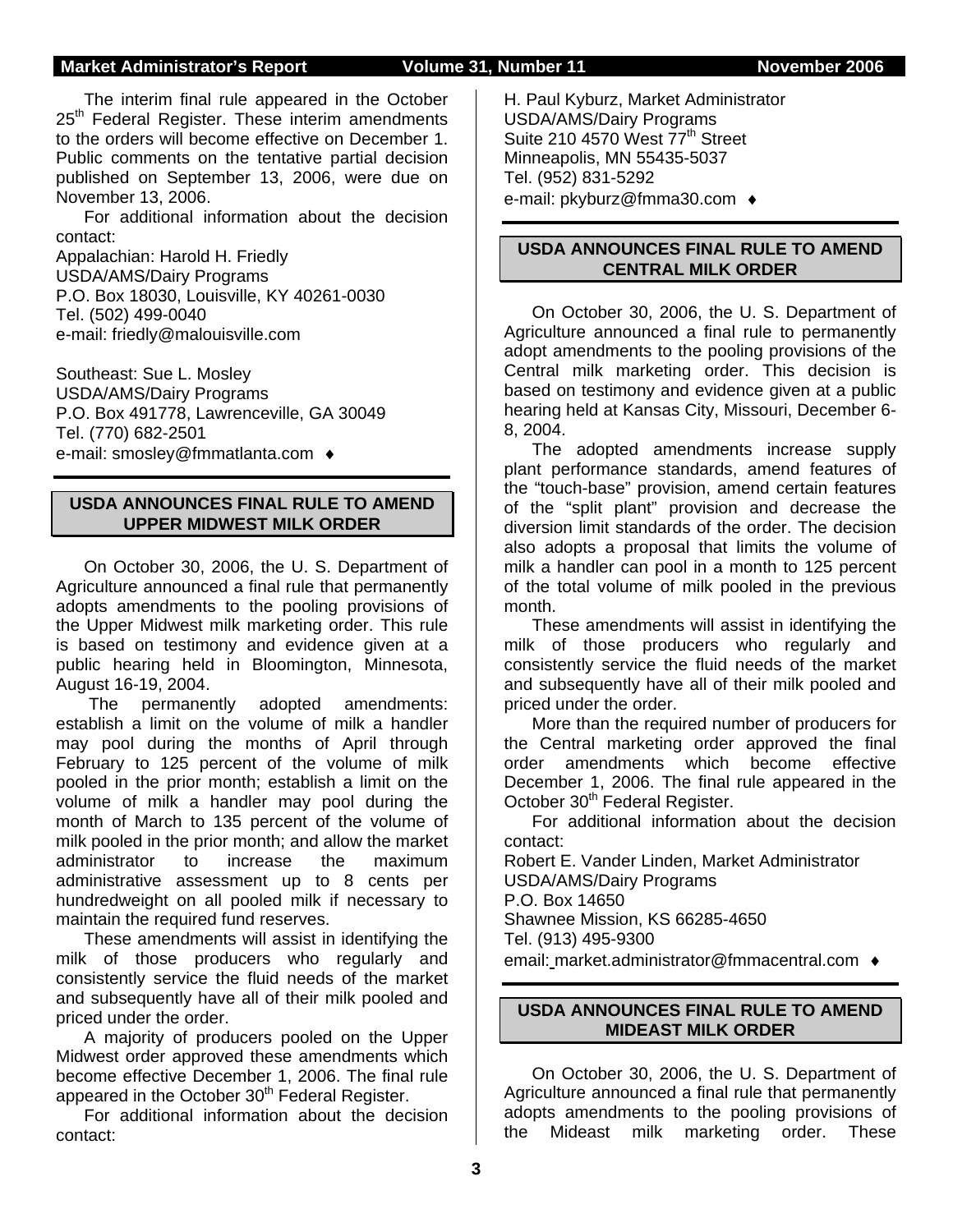#### **Market Administrator's Report Colume 31, Number 11 Movember 2006**

amendments were previously discussed in a recommended decision. This rule is based on testimony and evidence given at a public hearing held in Wooster, Ohio, from March 7-10, 2005.

The permanently adopted amendments: establish a limit on the volume of milk a handler may pool during the months of April through February to 115 percent of the volume of milk pooled in the prior month; and establish a limit on the volume of milk a handler may pool during the month of March to 120 percent of the volume of milk pooled in the prior month.

These amendments will assist in identifying the milk of those producers who regularly and consistently service the fluid needs of the market and subsequently have all of their milk pooled and priced under the order.

A majority of producers that pool on the Mideast order approved these amendments which become effective December 1, 2006. The final rule appeared in the October 30<sup>th</sup> Federal Register

For additional information about the decision contact:

David Z. Walker. Market Administrator USDA/AMS/Dairy Programs P.O. Box 5102 1325 Industrial Parkway North Brunswick, OH 44212 Tel. (330) 225-4758 e-mail: dwalker@fmmaclev.com ♦

### **THE DAIRY OUTLOOK**

#### **U. S. Milk Powders: Commercial Exports Flow Onto a Changed World Market**

Significant dairy policy changes and increasing world dairy product demands favor continued commercial exports of U.S. nonfat dry milk (NDM) and skim milk powder (SMP), and low governmentheld stocks in the near term. NDM was exported for many years with either the aid of tendered bonuses (subsidies) provided by the Dairy Export Incentive Program (DEIP) or through international aid programs, such as PL-480. By mid- 2004, however, large amounts of NDM and SMP were being commercially exported without assistance. The last DEIP bonus was awarded in early-2004 and exports of NDM/SMP reached a record 612 million pounds in 2005. The increased commercial exports, and domestic and international donations allowed NDM stocks held by the Commodity Credit Corporation (CCC) to decline from a near-record 1.35 billion pounds in mid-2003 to 12 million in

June 2006. CCC accumulation of NDM stocks was minimal from the mid-1990s until mid-1998 because of a period of strong NDM prices in 1996 through mid-1997 and use of the DEIP. DEIP was initially authorized by the Food Security Act of 1985 for the purpose of developing international markets for U.S. dairy products and countering the export subsidies the European Union (EU) used to dispose of its surplus dairy products. CCC stocks began accumulating in mid-1998, in spite of higher all-milk prices, because NDM prices fell to the offer price at which the CCC stood ready to buy NDM. Stocks continued building through mid-2001 in spite of continued use of the DEIP, with bonuses averaging in excess of \$0.40 per pound through most of 1998 and 1999—roughly 40 percent of the then-existing CCC offer price, which averaged close to \$1.00. In 2001 and 2002, changes in the CCC offer prices for butter and NDM contributed to reductions in government stocks and higher commercial NDM exports. The \$9.90 per cwt support price mandated under the 2002 Farm Bill is maintained with different combinations of offer prices for butter and NDM. In May 2001, USDA reduced the offer price for NDM by \$0.10 per pound, to \$0.90 per pound, and raised the offer price for butter by an offsetting \$0.20 per pound. Responding to a continued buildup of CCC stocks, in November 2002 USDA again lowered the NDM offer price by \$0.10 per pound, to the current \$0.80, and raised the offer price for butter by an offsetting \$0.20 per pound. There were no offers of butter for sale to the CCC in 2001 and 2002 and only 11 million pounds were offered to the CCC in 2003 in response to the changed structure of offer prices. CCC stocks of NDM began declining by late-2003, after increasing early in the year in response to weakened dairy prices.

DEIP helped to minimize CCC stock accumulation and develop the U.S. as a competitive international supplier of dairy products. DEIP helped the United States move from a minor supplier of NDM to Mexico, for example, to the dominant source by the late-1990s, mainly at the expense of the EU, which had long provided subsidized exports to Mexico. U.S. exports to Mexico were also helped by implementation of the North American Free Trade Agreement (NAFTA), signed in 1994, which provided a tariff rate quota (TRQ) for the United States. No tariffs were levied on imports within the TRQ, which will reach 130 million pounds in 2007 from an initial 88 million. Tariffs on imports of U.S. NDM are to be removed completely in 2008. The 1994 Uruguay Round (UR)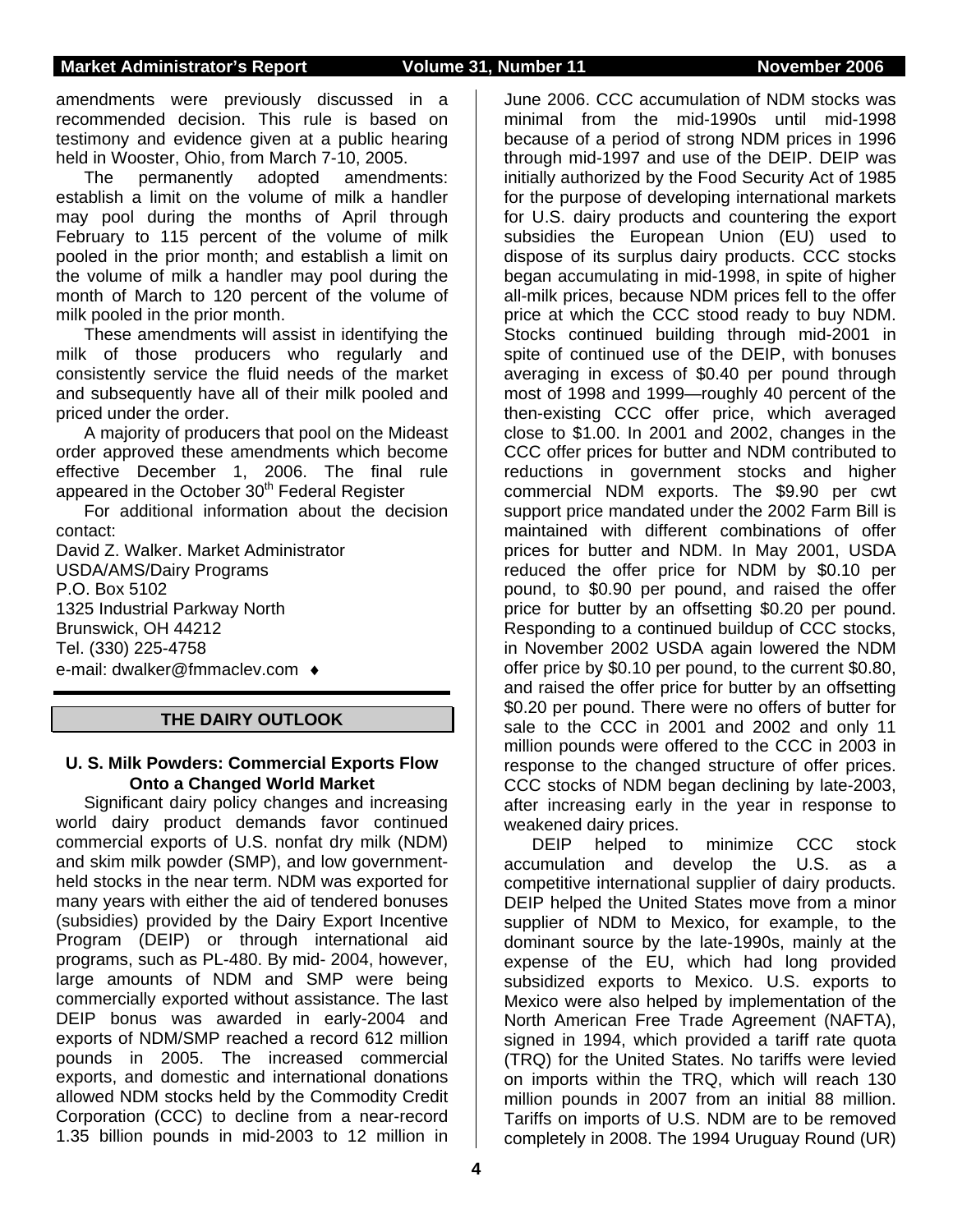trade agreement also committed Mexico to dutyfree imports--totaling 176 million pounds in 2005. In addition to its NAFTA and UR commitments, Mexico sometimes allows some *out of quota* dutyfree imports. For example in September 2005, Mexico announced it would allow 109 million pounds of *out of quota*, duty-free imports because its 2005 NAFTA and UR quotas totaling 298 million pounds were not sufficient to meet desired imports. This brought Mexico's total duty-free 2005 quotas to 407 million pounds. Mexico is now the world's largest importer of milk powders, and the most important export market for the United States. In 2005, Mexico imported 341 million pounds of NDM/SMP, more than twice the level of other major importers such as the Philippines, Indonesia, and Algeria. The United States supplied 84 percent of the Mexican imports in 2005, and is also a major supplier to other important markets. Many of the remaining markets for NDM/SMP are middle income countries with fairly rapidly growing economies, and some (such as Mexico) provide reconstituted milk to low-and-middle-income consumers. As such, they are likely to remain stable markets for milk powders.

The UR agreement and internal budget pressures helped induce reforms in EU dairy policy that have greatly reduced the EU's presence in international NDM/SMP markets. The UR agreement required its signatories to reduce subsidized exports and subsidies by 21 percent and 36 percent, respectively, from a 1986-88 base period. In 1992-93, the EU was exporting nearly 3 times more subsidized NDM to world markets than the United States was exporting under DEIP. Therefore, the UR agreement implied a quantity reduction for subsidized exports by the EU about twice as large as it implied for reduced DEIPassisted exports. Moreover, the UR agreement provided minimum access for NDM into the EU market, subsequently supplied by New Zealand. EU commitments under the UR agreement added to already existing budget pressures for reform of EU agricultural policies. EU agricultural reforms in 2003 reduced the incentives for producing butter and NDM, thus shifting more milk solids into cheese. Beginning in 2004, the NDM intervention (purchase) price was reduced 15 percent over 3 years and the butter intervention price was reduced 25 percent over 4 years. Single Farm (decoupled) Payments, were instituted to compensate for lower prices. The EU also limited the amount of NDM and butter accepted into intervention to 240 million and 132 million pounds, respectively, and only

purchased during the months of March through September. By 2008 butter intervention buying beyond 66 million pounds may either be suspended or replaced with a tendering system. In addition, the quotas limiting EU milk supplies are restricted to annual increases of 1.5 percent between 2006 and 2008, thus limiting milk production growth. The lower butter and NDM intervention prices have increased cheese production, pushing down the price of cheese in the EU and thereby increasing cheese demand.

Worldwide growth in both cheese consumption and an array of milk protein concentrates (MPCs) is also reducing the amount of milk protein that might otherwise be made into NDM or SMP. MPCs are combinations of selected casein and/or whey proteins often formulated to deliver functional attributes, such as those found in nutrition products or products that deliver specific medications to the body. The ITC reported that 88 percent of U.S. MPC imports exceeded 70-percent protein, and that processed cheese and specialty nutrition products accounted for 62 percent and 24 percent of MPC uses, respectively. The United States remains a major market for MPCs. Strategic investments have been made in the production of MPCs by companies in Oceania, the EU, and recently in the United States. While growth in world demand for dairy products has been supported by a strong world economy in recent years, the growth in the U.S. share of world NDM/SMP markets has also been helped by a lower U.S. dollar. Between 2001 and 2005, the U.S. dollar depreciated more than 25 percent against the New Zealand dollar, in real terms, improving the competitiveness of U.S. NDM/SMP in world markets. Both economic growth and exchange rates are to some extent cyclical, but the policy changes in the EU and worldwide growth in cheese and MPC demand represent fundamental changes favoring significant commercial exports of U.S. NDM/SMP, at least for the near term.

Editor's Note: This article has been condensed from the original. The article contains additional information shown in charts and graphs. The article is authored by Dale J. Leuck, Senior Livestock Analyst, Farm Services Agency, USDA (202) 720-0114, Dale.Leuck@wdc.usda.gov

Original Report: "Livestock, Dairy, and Poultry Outlook", LDP-M-148, October 19, 2006, Economic Research Service, USDA. For more information, contact Roger Hoskin, (202) 694-5148.

Source: Dairy Market New, Vol. 73, Report 43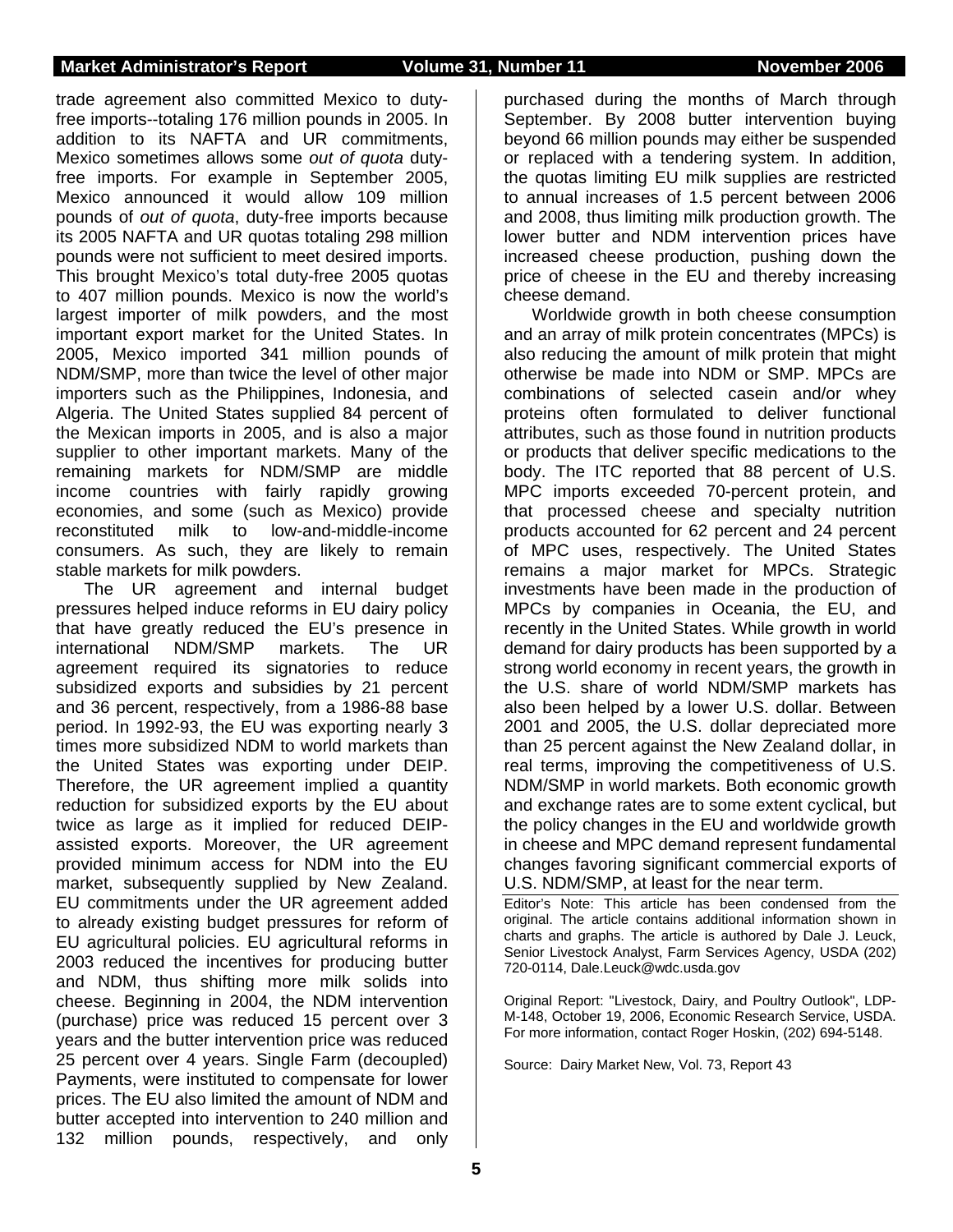|                                                                                                                                                  | <b>PACIFIC NORTHWEST</b> |                 |                 |                                 | <b>ARIZONA 2/</b>       |                               |                  |             |
|--------------------------------------------------------------------------------------------------------------------------------------------------|--------------------------|-----------------|-----------------|---------------------------------|-------------------------|-------------------------------|------------------|-------------|
| Minimum Class Prices (3.5% B.F.)                                                                                                                 | Oct 2006                 | Sep 2006        | Oct 2005        | Sep 2005                        | Oct 2006                | Sep 2006                      | Oct 2005         | Sep 2005    |
| Class I Milk (\$/cwt.)<br>and a straight                                                                                                         | \$14.32                  | \$12.75         | \$16.17         | \$15.60                         | \$14.77                 | \$13.20                       | \$16.62          | \$16.05     |
| Class II Milk (\$/cwt.)<br>and a straight                                                                                                        | 11.79                    | 11.74           | 14.25           | 14.35                           | 11.79                   | 11.74                         | 14.25            | 14.35       |
| Class III Milk (\$/cwt.)<br>and the same                                                                                                         | 12.32                    | 12.29           | 14.35           | 14.30                           | 12.32                   | 12.29                         | 14.35            | 14.30       |
| Class IV Milk (\$/cwt.)<br>$\mathcal{L}^{\mathcal{A}}$ , $\mathcal{L}^{\mathcal{A}}$ , $\mathcal{L}^{\mathcal{A}}$ , $\mathcal{L}^{\mathcal{A}}$ | 11.51                    | 11.10           | 13.61           | 13.75                           | 11.51                   | 11.10                         | 13.61            | 13.75       |
| <b>Producer Prices</b>                                                                                                                           |                          |                 |                 |                                 |                         |                               |                  |             |
| Producer Price Differential (\$/cwt.)                                                                                                            | \$0.20                   | \$(0.40)        | \$0.11          | \$0.20                          | $\ddot{}$               | $\ddot{}$                     |                  | $\ddot{}$   |
| Butterfat (\$/pound)                                                                                                                             | 1.4149                   | 1.4191          | 1.8256          | 1.8872                          | $\ddot{}$               |                               |                  | $\ddot{}$   |
| Protein (\$/pound)<br>and the state of                                                                                                           | 2.0775                   | 2.1346          | 2.3780          | 2.3009                          | $+$                     | $+$                           | $\ddot{}$        | $\ddot{}$   |
| Other Solids (\$/pound)<br>$\mathcal{L}^{\mathcal{A}}$ , $\mathcal{L}^{\mathcal{A}}$ , $\mathcal{L}^{\mathcal{A}}$ , $\mathcal{L}^{\mathcal{A}}$ | 0.2026                   | 0.1649          | 0.1491          | 0.1411                          | $+$                     | $\ddot{}$                     |                  | $+$         |
| Uniform Skim Price (\$/cwt.)<br>$\sim 100$                                                                                                       | $+$                      | $\ddot{}$       | $+$             | $+$                             | 8.56                    | 8.19                          | 8.89             | 8.77        |
| Uniform Butterfat Price (\$/pound)                                                                                                               | $\ddot{}$                | $\ddot{}$       | $+$             | $+$                             | 1.4237                  | 1.3884                        | 1.8425           | 1.8728      |
| Statistical Uniform Price (\$/cwt.)                                                                                                              | \$12.52                  | \$11.89         | \$14.46         | \$14.50                         | \$13.24                 | \$12.76                       | \$15.03          | \$15.02     |
| <b>Producer Data</b>                                                                                                                             |                          |                 |                 |                                 |                         |                               |                  |             |
| Number of Producers<br>and the state of                                                                                                          | $772*$                   | 621             | 873             | 862                             | $93*$                   | 93                            | 86               | 85          |
| Avg. Daily Production (lbs.)<br>$\sim 100$ km s $^{-1}$                                                                                          | 25,924 *                 | 26,191          | 23,125          | 24,492                          | 94,960 *                | 89,571                        | 87,398           | 85,420      |
| <b>Number of Handlers</b>                                                                                                                        |                          |                 | 27              |                                 |                         |                               |                  |             |
| Pool Handlers<br>and the second control                                                                                                          | 29<br>$6*$               | 26<br>6         | 9               | 26<br>9                         | $\overline{7}$<br>$1 *$ | $\overline{7}$<br>$\mathbf 1$ | 5<br>3           |             |
| Producer-Handlers<br>and a straight and                                                                                                          |                          |                 |                 |                                 |                         |                               |                  |             |
| Other Plants w/ Class I Use<br>$\sim 100$ km s $^{-1}$                                                                                           | $25 *$                   | 25              | 24              | 20                              | $24 *$                  | 24                            | 27               | 27          |
| <b>Producer Milk Ratios</b>                                                                                                                      |                          |                 |                 |                                 |                         |                               |                  | 39.64%      |
| Class I<br>.<br>Class II<br>.                                                                                                                    | 31.86%<br>7.28%          | 39.05%<br>8.51% | 28.34%<br>5.95% | 29.38%<br>5.57%                 | 42.41%<br>10.40%        | 46.18%<br>8.17%               | 35.45%<br>10.30% | 10.97%      |
| Class III                                                                                                                                        | 30.20%                   | 6.39%           | 28.95%          | 27.41%                          | 36.47%                  | 41.06%                        | 41.70%           | 36.31%      |
| .<br>Class IV                                                                                                                                    | 30.66%                   | 46.05%          | 36.76%          | 37.64%                          | 10.72%                  | 4.59%                         | 12.55%           | 13.08%      |
| .                                                                                                                                                |                          |                 |                 |                                 |                         |                               |                  |             |
| + Not Applicable.<br>* Preliminary.                                                                                                              |                          |                 |                 | MONTHLY SUPPLEMENTAL STATISTICS |                         |                               |                  |             |
|                                                                                                                                                  |                          |                 |                 |                                 |                         |                               |                  |             |
| <b>Producer-Handler Data</b>                                                                                                                     | Sep 2006                 | Aug 2006        | Sep 2005        | Aug 2005                        | Sep 2006                | Aug 2006                      | Sep 2005         | Aug 2005    |
| Production<br>a a a a a a a a a a a a                                                                                                            | 22,020,680               | 21,424,814      | 34,751,555      | 38,512,454                      | R                       | R                             | R                |             |
| Class I Use<br>.                                                                                                                                 | 17,296,484               | 16,354,734      | 29,765,534      | 29,572,011                      | R                       | R                             | $\mathsf{R}$     |             |
| % Class I Use<br>and a straight and a straight                                                                                                   | 78.55%                   | 76.34%          | 85.65%          | 76.79%                          | $\mathsf{R}$            | R                             | R                |             |
| <b>Class I Route Disposition In Area</b>                                                                                                         |                          |                 |                 |                                 |                         |                               |                  |             |
| By Pool Plants                                                                                                                                   | 171,222,764              | 168,622,464     | 159,854,144     | 150,453,918                     | 100,471,693             | 102,033,764                   | 79,586,893       | 79,222,271  |
| By Producer-Handlers<br>and the state                                                                                                            | 8,031,374                | 7,959,066       | 21,409,117      | 20,443,974                      | 1/                      | 1/                            | 1/               |             |
| By Other Plants<br>and the series of the series                                                                                                  | 4,507,623 *              | 4,846,479       | 2,843,575       | 3,130,591                       | 4,526,551 *             | 4,711,371                     | 28,522,435       | 28,966,886  |
| Total                                                                                                                                            | 183,761,761              | 181,428,009     | 184,106,836     | 174,028,483                     | 104,998,244             | 106,745,135                   | 108,109,328      | 108,189,157 |

#### + Not Applicable. \* Preliminary.

| <b>Producer-Handler Data</b><br>Production<br>Class I Use                                                                                                                                                                                                 | Sep 2006<br>22,020,680<br>17,296,484 | Aug 2006<br>21,424,814<br>16,354,734 | Sep 2005<br>34,751,555<br>29,765,534 | Aug 2005<br>38,512,454<br>29,572,011 | Sep 2006<br>R.<br>R. | <u>Aug 2006</u> | Sep 2005<br>ĸ<br>R | Aug 2005    |
|-----------------------------------------------------------------------------------------------------------------------------------------------------------------------------------------------------------------------------------------------------------|--------------------------------------|--------------------------------------|--------------------------------------|--------------------------------------|----------------------|-----------------|--------------------|-------------|
| % Class I Use                                                                                                                                                                                                                                             | 78.55%                               | 76.34%                               | 85.65%                               | 76.79%                               |                      |                 | R                  |             |
| <b>Class I Route Disposition In Area</b>                                                                                                                                                                                                                  |                                      |                                      |                                      |                                      |                      |                 |                    |             |
| By Pool Plants<br>.                                                                                                                                                                                                                                       | 171,222,764                          | 168.622.464                          | 159,854,144                          | 150,453,918                          | 100.471.693          | 102.033.764     | 79.586.893         | 79,222,271  |
| By Producer-Handlers<br>$\mathbf{r}$ . The set of the set of the set of the set of the set of the set of the set of the set of the set of the set of the set of the set of the set of the set of the set of the set of the set of the set of the set of t | 8,031,374                            | 7,959,066                            | 21,409,117                           | 20,443,974                           |                      |                 |                    |             |
| By Other Plants<br>the company's company's                                                                                                                                                                                                                | 4,507,623 *                          | 4,846,479                            | 2,843,575                            | 3,130,591                            | 4,526,551            | 4,711,371       | 28,522,435         | 28,966,886  |
| Total                                                                                                                                                                                                                                                     | 183.761.761                          | 181.428.009                          | 184,106,836                          | 174.028.483                          | 104,998,244          | 106,745,135     | 108,109,328        | 108,189,157 |

Preliminary. R = Restricted. Not included. 1/ Restricted. Included with other plants. 2/ Due to the implementation of the Milk Regulatory Equity Act of 2005, the name of Federal Order 131 changed from the "Arizona-Las Vegas Order" to the "Arizona Order" and Clark County, Nevada, was removed from the marketing area effective May 1, 2006.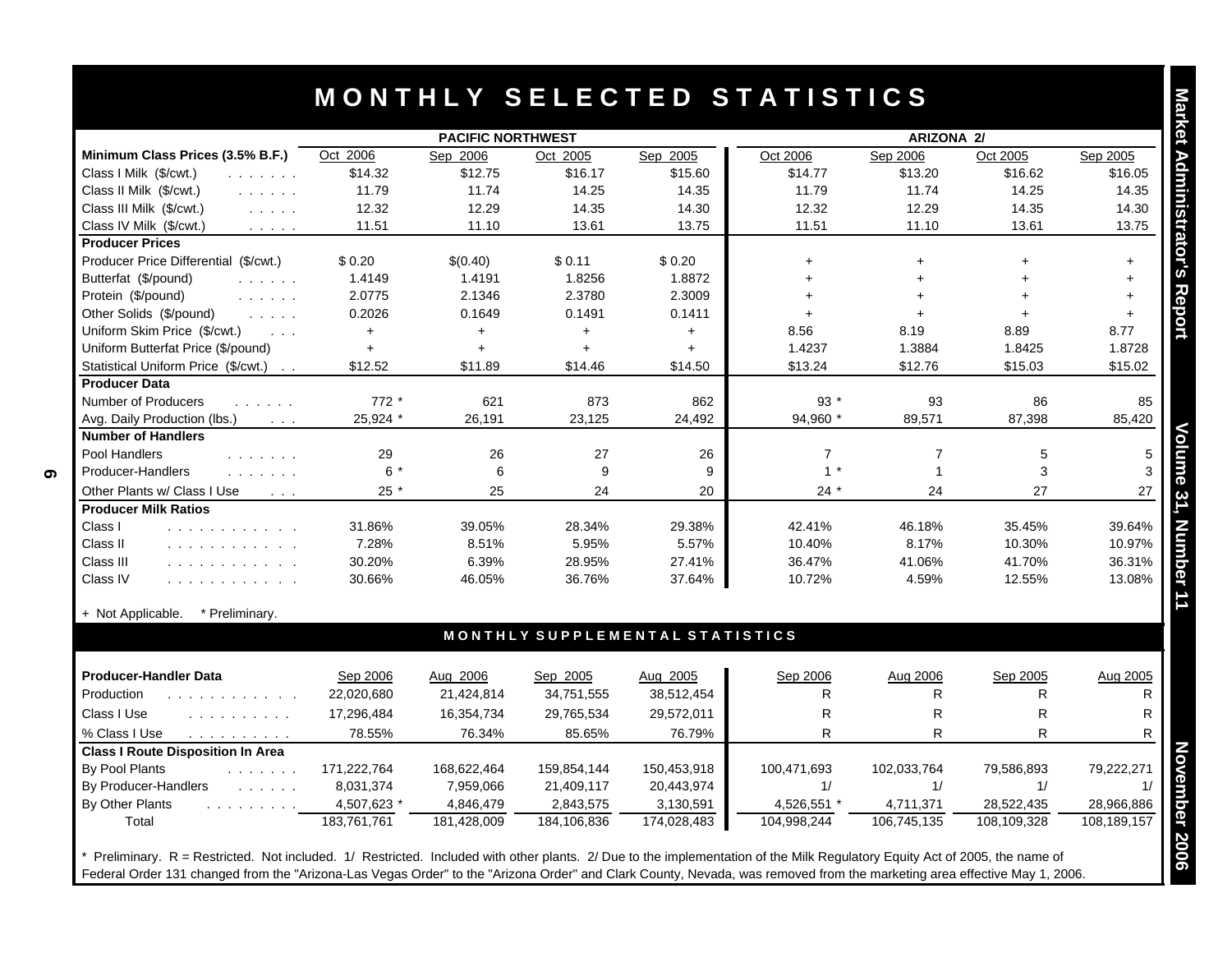## **MONTHLY STATISTICAL SUMMARY**

| RECEIPTS, UTILIZATION AND         |                                        | PACIFIC NORTHWEST |             |             |             |             | ARIZONA 2/  |             |             |
|-----------------------------------|----------------------------------------|-------------------|-------------|-------------|-------------|-------------|-------------|-------------|-------------|
| <b>CLASSIFICATION OF MILK</b>     |                                        | Oct 2006          | Sep 2006    | Oct 2005    | Sep 2005    | Oct 2006    | Sep 2006    | Oct 2005    | Sep 2005    |
| <b>TOTAL PRODUCER MILK</b>        |                                        | 620,403,447       | 487,936,887 | 625,819,629 | 633,363,684 | 273,768,325 | 249,902,608 | 233,004,093 | 217,820,732 |
| RECEIPTS FROM OTHER SOURCES       |                                        | 16,714,409        | 16,345,339  | 18,894,111  | 20,773,655  | 3,733,552   | 3,667,711   | 16,971,232  | 23,954,350  |
| OPENING INVENTORY                 |                                        | 34,781,207        | 27,155,200  | 31,297,077  | 28,138,722  | 19,635,219  | 16,576,546  | 14,568,330  | 14,082,353  |
|                                   | TOTAL TO BE ACCOUNTED FOR              | 671,899,063       | 531,437,426 | 676,010,817 | 682,276,061 | 297,137,096 | 270,146,865 | 264,543,655 | 255,857,435 |
| UTILIZATION OF RECEIPTS           |                                        |                   |             |             |             |             |             |             |             |
| Whole milk                        |                                        | 34,489,250        | 34,077,180  | 30,537,177  | 29,954,544  | 30,436,221  | 29,661,444  | 19,331,477  | 19,862,915  |
| Flavored milk & milk drinks       |                                        | 15,818,822        | 12,585,116  | 13,535,811  | 12,005,541  | 7,098,534   | 7,486,471   | 5,903,451   | 6,113,111   |
| 2% milk                           |                                        | 67,810,298        | 68,281,183  | 64,790,358  | 65,584,424  | 37,588,015  | 32,044,132  | 29,964,299  | 30,928,536  |
| 1% milk                           |                                        | 27,233,047        | 27,069,180  | 25,163,003  | 24,829,564  | 13,353,703  | 13,543,571  | 10,931,207  | 11,434,450  |
| Skim milk                         |                                        | 27,991,087        | 27,820,557  | 26,492,687  | 26,178,743  | 13,246,810  | 17,273,281  | 10,540,609  | 10,791,710  |
|                                   | Buttermilk                             | 1,422,054         | 1,389,548   | 1,286,717   | 1,301,328   | 500,199     | 462,794     | 486,017     | 456,171     |
|                                   | CLASS I ROUTE DISP. IN AREA            | 174,764,558       | 171,222,764 | 161,805,753 | 159,854,144 | 102,223,482 | 100,471,693 | 77,157,060  | 79,586,893  |
| Class I dispositions out of area  |                                        | 16,508,876        | 17,856,752  | 14,092,377  | 15,483,448  | 15,589,886  | 14,352,376  | 5,036,483   | 4,750,294   |
|                                   | Other Class I usage                    | 21,101,402        | 17,797,721  | 19,077,594  | 24,461,553  | 9,896,624   | 11,524,593  | 9,287,820   | 8,838,058   |
|                                   | TOTAL CLASS I USE                      | 212,374,836       | 206,877,237 | 194,975,724 | 199,799,145 | 127,709,992 | 126,348,662 | 91,481,363  | 93,175,245  |
|                                   | TOTAL CLASS II USE                     | 55, 131, 445      | 46,346,060  | 43,213,921  | 42,471,339  | 29,292,820  | 21,695,579  | 25,020,150  | 24,939,586  |
| TOTAL CLASS III USE               | and the state of                       | 187,589,783       | 31,183,586  | 186,997,494 | 182,913,399 | 99,879,890  | 103,206,608 | 97,595,799  | 79,609,004  |
| TOTAL CLASS IV USE                |                                        | 216,802,999       | 247,030,543 | 250,823,678 | 257,092,178 | 40,254,394  | 18,896,016  | 50,446,343  | 58,133,600  |
|                                   | TOTAL ACCOUNTED FOR                    | 671,899,063       | 531,437,426 | 676.010.817 | 682,276,061 | 297,137,096 | 270,146,865 | 264,543,655 | 255,857,435 |
| <b>CLASSIFICATION OF RECEIPTS</b> |                                        |                   |             |             |             |             |             |             |             |
| Producer milk:                    | Class I<br>$\sim$ $\sim$               | 197,627,521       | 190,533,143 | 177,360,097 | 186,073,679 | 116,130,590 | 115,373,758 | 82,594,058  | 86,320,883  |
|                                   | Class II<br>$\sim$ $\sim$              | 45,176,760        | 41,521,413  | 37,250,654  | 35,297,840  | 28,464,840  | 20,425,195  | 24,010,427  | 23,903,890  |
|                                   | Class III<br>$\sim$                    | 187,378,931       | 31,183,586  | 181,150,816 | 173,596,993 | 99,838,398  | 102,621,392 | 97,160,542  | 79,095,033  |
|                                   | Class IV<br>$\sim$ $\sim$              | 190,220,235       | 224,698,745 | 230,058,062 | 238,395,172 | 29,334,497  | 11,482,263  | 29,239,066  | 28,500,926  |
| Other receipts:                   | Class I<br>$\sim$ $\sim$               | 14,747,315        | 16,344,094  | 17,615,627  | 13,725,466  | 23,368,771  | 20,244,257  | 31,539,562  | 38,036,703  |
|                                   | Class II<br>$\sim$ $\sim$              | 9,954,685         | 4,824,647   | 5,963,267   | 7,173,499   | 1/          | 1/          | 1/          | 1/          |
|                                   | Class III<br>$\sim$ $\sim$             | 210,852           | $\mathbf 0$ | 5,846,678   | 9,316,406   | 1/          | 1/          | 1/          | 1/          |
|                                   | Class IV<br>$\mathcal{L}^{\text{max}}$ | 26,582,764        | 22,331,798  | 20,765,616  | 18,697,006  | 1/          | 1/          | 1/          | 1/          |
| Avg. daily producer receipts      | and a series                           | 20,013,014        | 16,264,563  | 20,187,730  | 21,112,123  | 8,831,236   | 8,330,087   | 7,516,261   | 7,260,691   |
| Change From Previous Year         | $\sim 10$                              | $-0.87%$          | $-22.96%$   | 1.40%       | 31.61%      | 17.50%      | 14.73%      | 1.00%       | 0.13%       |
| Avg. daily Class I use            | and a straight and                     | 6,850,801         | 6,895,908   | 6,289,539   | 6,659,972   | 4,119,677   | 4,211,622   | 2,951,012   | 3,105,842   |
| Change From Previous Year         | $\sim$ $\sim$                          | 8.92%             | 3.54%       | $-2.71%$    | 0.73%       | 39.60%      | 35.60%      | 1.11%       | 4.31%       |

1/ Restricted - Included with Class I. 2/ Due to the implementation of the Milk Regulatory Equity Act of 2005, the name of Federal Order 131 changed from the "Arizona-Las Vegas Order" to the "Arizona Order" and Clark County, Nevada, was removed from the marketing area effective May 1, 2006.